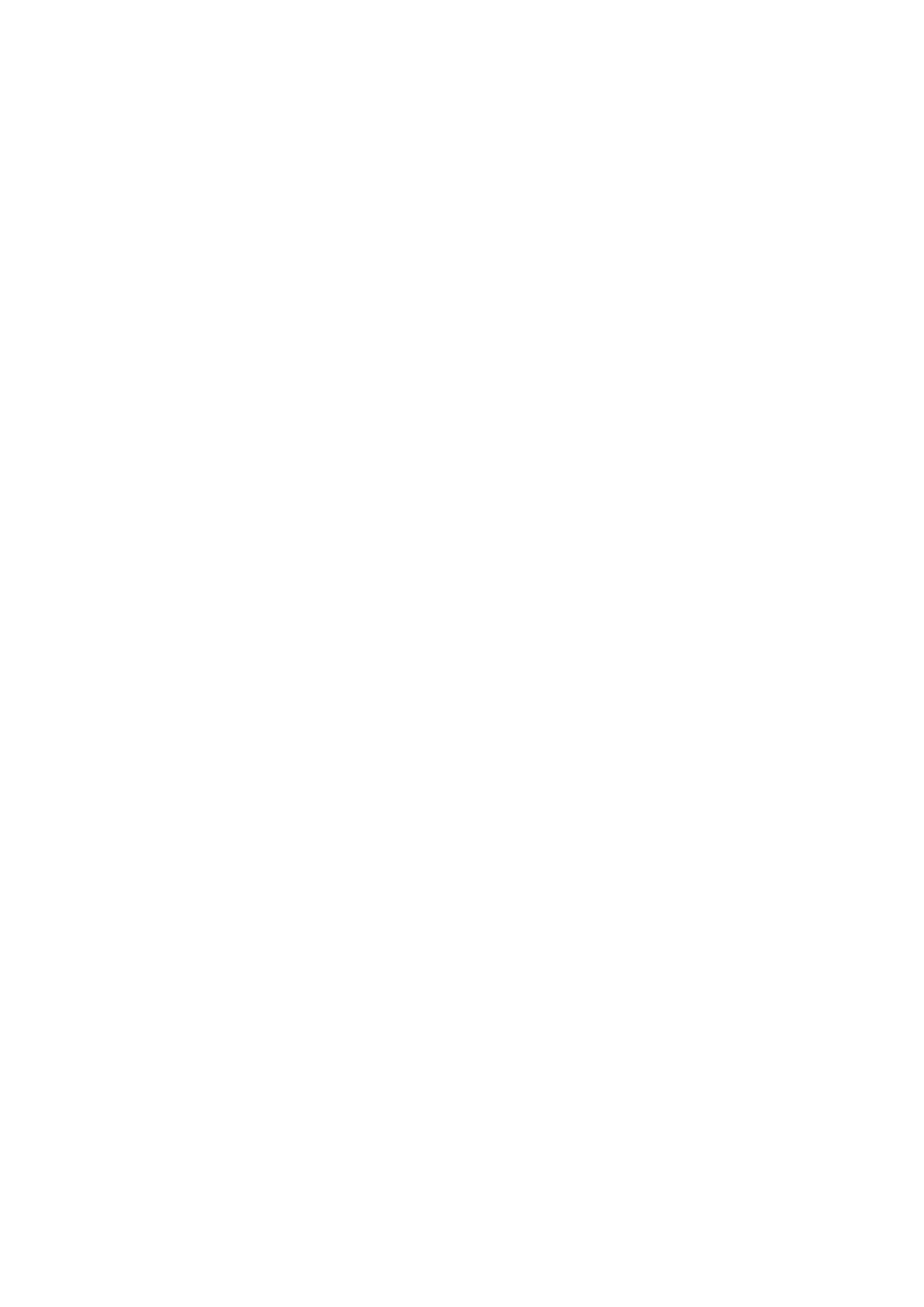

Index



# **DEBT RECOVERY AND ENFORCEMENT ACT 2012**

# Index

| <b>Section</b> |                                                                                                    | Page |  |
|----------------|----------------------------------------------------------------------------------------------------|------|--|
|                | <b>PART 1 - INTRODUCTORY</b>                                                                       | 5    |  |
| 1              |                                                                                                    |      |  |
| 2              |                                                                                                    |      |  |
| 3              |                                                                                                    |      |  |
|                | <b>PART 2 - LICENSED DEBT COLLECTORS</b>                                                           | 6    |  |
| 4              |                                                                                                    |      |  |
| 5              |                                                                                                    |      |  |
| 6              |                                                                                                    |      |  |
| 7              | Treasury guidance, code of practice, handling of monies and annual                                 |      |  |
|                |                                                                                                    |      |  |
| 8              |                                                                                                    |      |  |
| 9              |                                                                                                    |      |  |
|                | <b>PART 3 - ENFORCEMENT OF DEBTS</b>                                                               | 8    |  |
| 10             |                                                                                                    |      |  |
| 11             |                                                                                                    |      |  |
| 12             |                                                                                                    |      |  |
| 13             |                                                                                                    |      |  |
| 14             |                                                                                                    |      |  |
| 15             |                                                                                                    |      |  |
|                | <b>PART 4 - OFFENCES</b><br><u> 1980 - Jan Barat, martin amerikan ba</u>                           | 11   |  |
| 16             |                                                                                                    |      |  |
| 17             |                                                                                                    |      |  |
| 18             |                                                                                                    |      |  |
|                | <b>PART 5 - CLOSING PROVISIONS</b><br><u> 1989 - Johann Barbara, martxa eta idazlea (h. 1989).</u> | 12   |  |
| 19             |                                                                                                    |      |  |
| 20             |                                                                                                    |      |  |
| 21             |                                                                                                    |      |  |

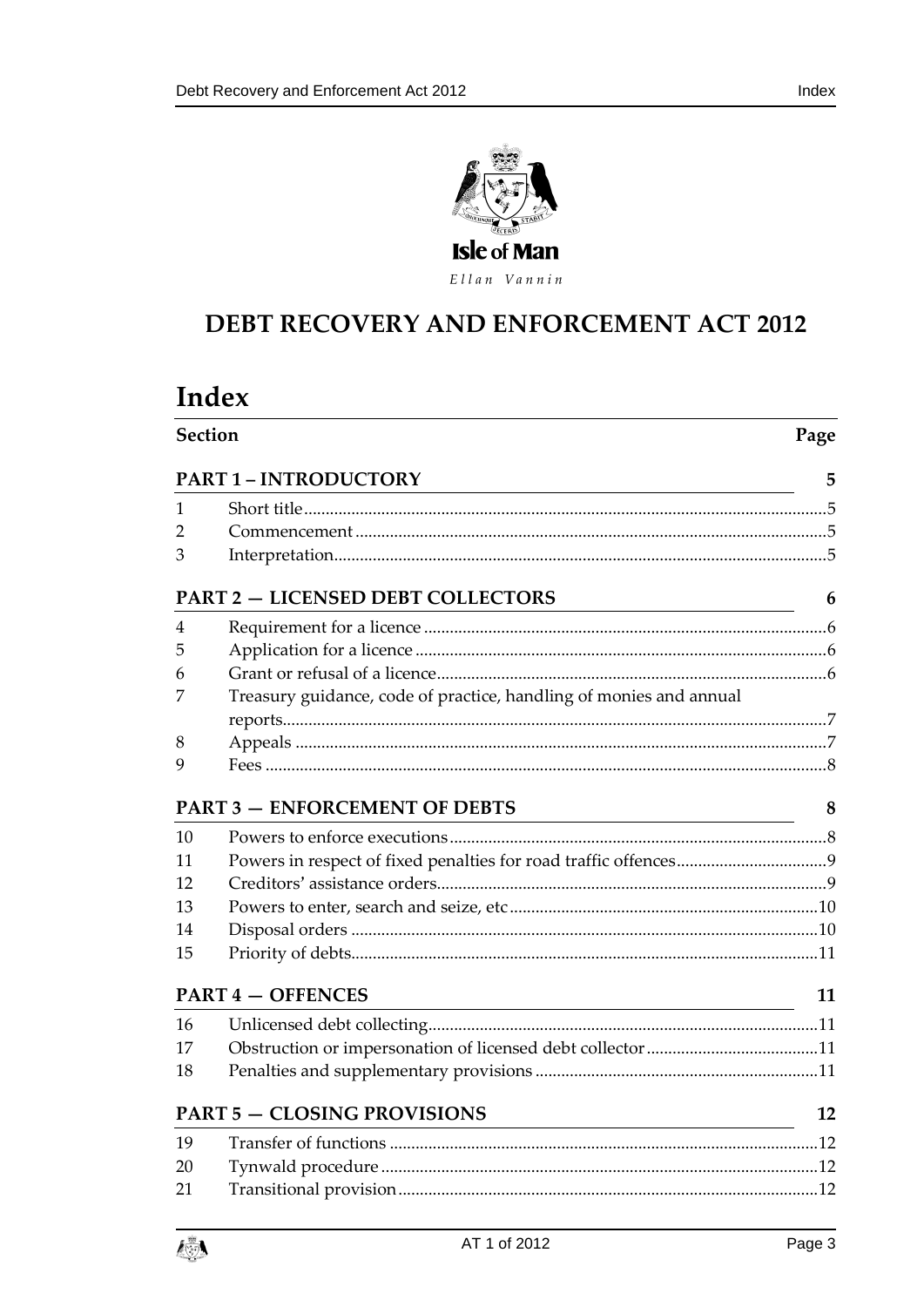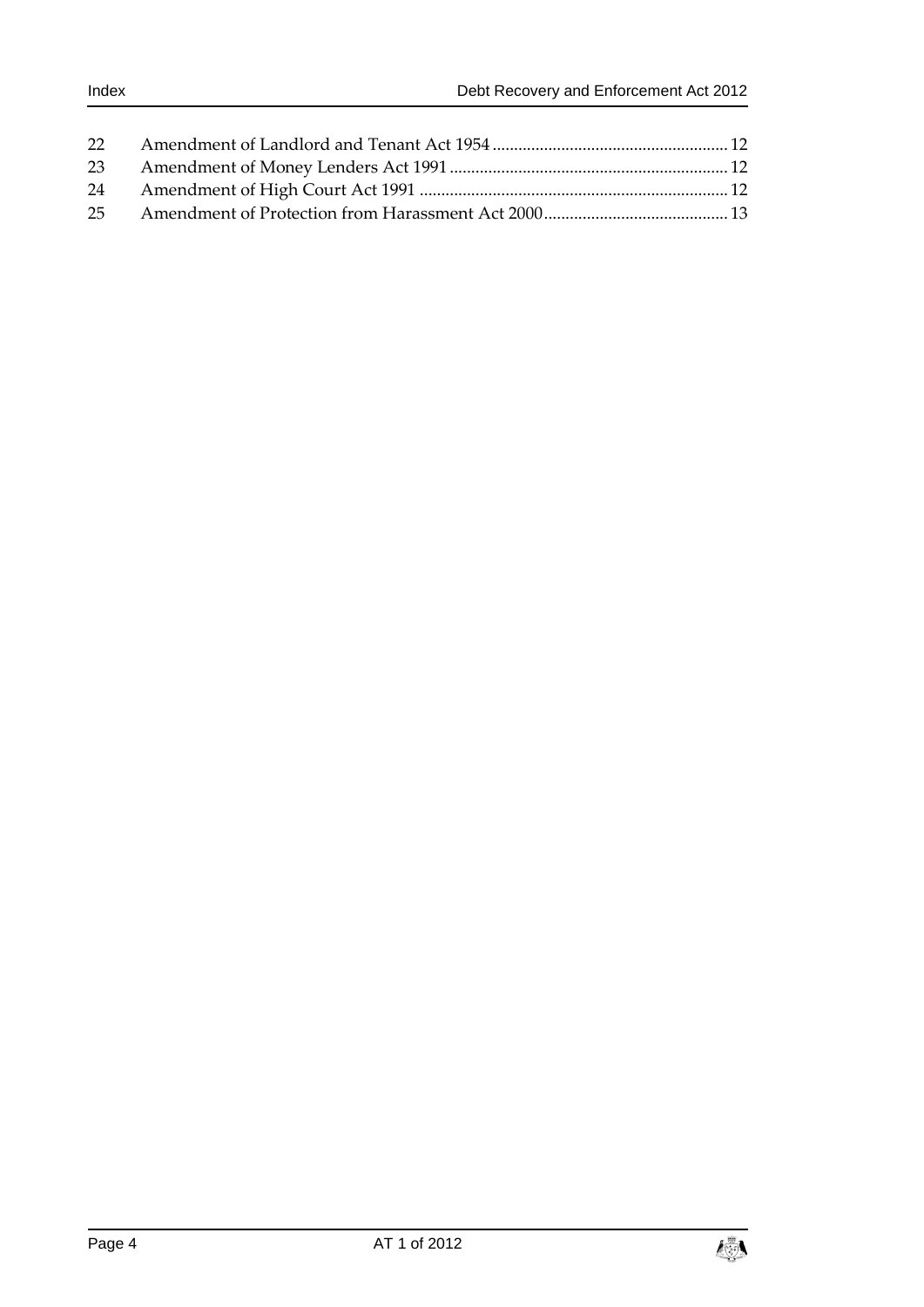

# **DEBT RECOVERY AND ENFORCEMENT ACT 2012**

*Signed in Tynwald: 12 July 2011 Received Royal Assent: 9 February 2012 Announced to Tynwald: 21 February 2012*

**AN ACT** to provide for the licensing of debt collectors; to provide certain powers in respect of the recovery of debts; and for connected purposes.

<span id="page-4-0"></span>**BE IT ENACTED** by the Queen's Most Excellent Majesty, by and with the advice and consent of the Council and Keys in Tynwald assembled, and by the authority of the same, as follows:—

# **PART 1 – INTRODUCTORY**

### <span id="page-4-1"></span>**1 Short title**

The short title of this Act is the Debt Recovery and Enforcement Act 2012.

### <span id="page-4-2"></span>**2 Commencement**

- (1) This Act, other than section 1 and this section, comes into operation on such day or days as the Treasury may by order appoint.
- (2) An order under subsection (1) may contain such consequential, supplementary, incidental and transitional provisions as the Treasury considers appropriate.

### <span id="page-4-3"></span>**3 Interpretation**

- $(1)$  In this Act —
- "**debt collecting services**" means the taking of steps, on behalf of a creditor, to procure the payment of a debt due to the creditor;
- "**Judicial Officer**" has the same meaning as in section 3C of the *High Court Act 1991*;

"**licence**" means a licence granted in accordance with Part 2;

"**licensed debt collector**" means a person to whom a licence has been granted.

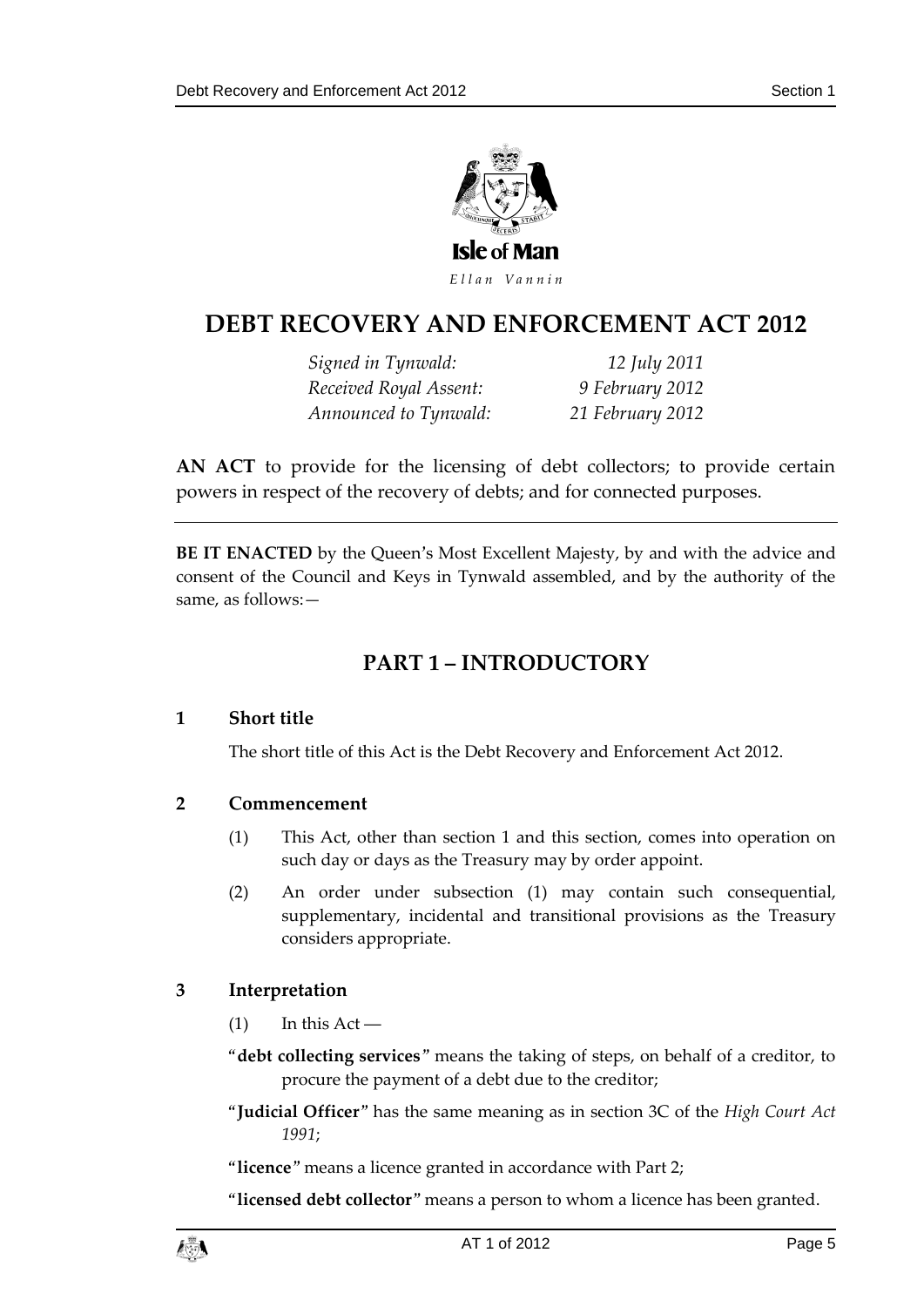- (2) The following terms have the same meaning as in section 26(1) the Administration of Justice Act 1981 [c.8] ―
	- (a) execution;
	- (b) execution debtor;
	- (c) execution order.

## **PART 2 — LICENSED DEBT COLLECTORS**

### <span id="page-5-1"></span><span id="page-5-0"></span>**4 Requirement for a licence**

- (1) A person carrying on debt collecting services must hold a licence granted in accordance with this Part.
- (2) However, no licence is required if the person ―
	- (a) is acting in the normal course of business as either a Coroner or lockman, or as an advocate;
	- (b) is the creditor or an employee or relative of the creditor.
- (3) In this section —
- "employee" in the case of a body corporate, includes an officer or member of the body corporate;
- <span id="page-5-2"></span>"relative" means husband, wife, civil partner, brother, sister, ancestor or lineal descendant.

### **5 Application for a licence**

- (1) An application for a licence must be made to the Chief Registrar and be in such form as the Chief Registrar may require.
- (2) The application must be accompanied by such documents and information as the Chief Registrar may require together with such fee as the Treasury may publish.

### <span id="page-5-3"></span>**6 Grant or refusal of a licence**

- (1) The Chief Registrar must not issue a licence unless he or she is satisfied that the applicant ―
	- (a) is a fit and proper person to carry on debt collecting services; and
	- (b) has an adequate level of insurance cover in respect of the range of debt collecting services offered by him or her.
- (2) If the licence is granted the Chief Registrar may impose such conditions as he or she considers reasonable in the particular circumstances.
- (3) If the licence is refused or if any conditions are imposed the Chief Registrar must give the applicant an opportunity to be heard and, when so requested by the applicant, must give reasons for the decision.

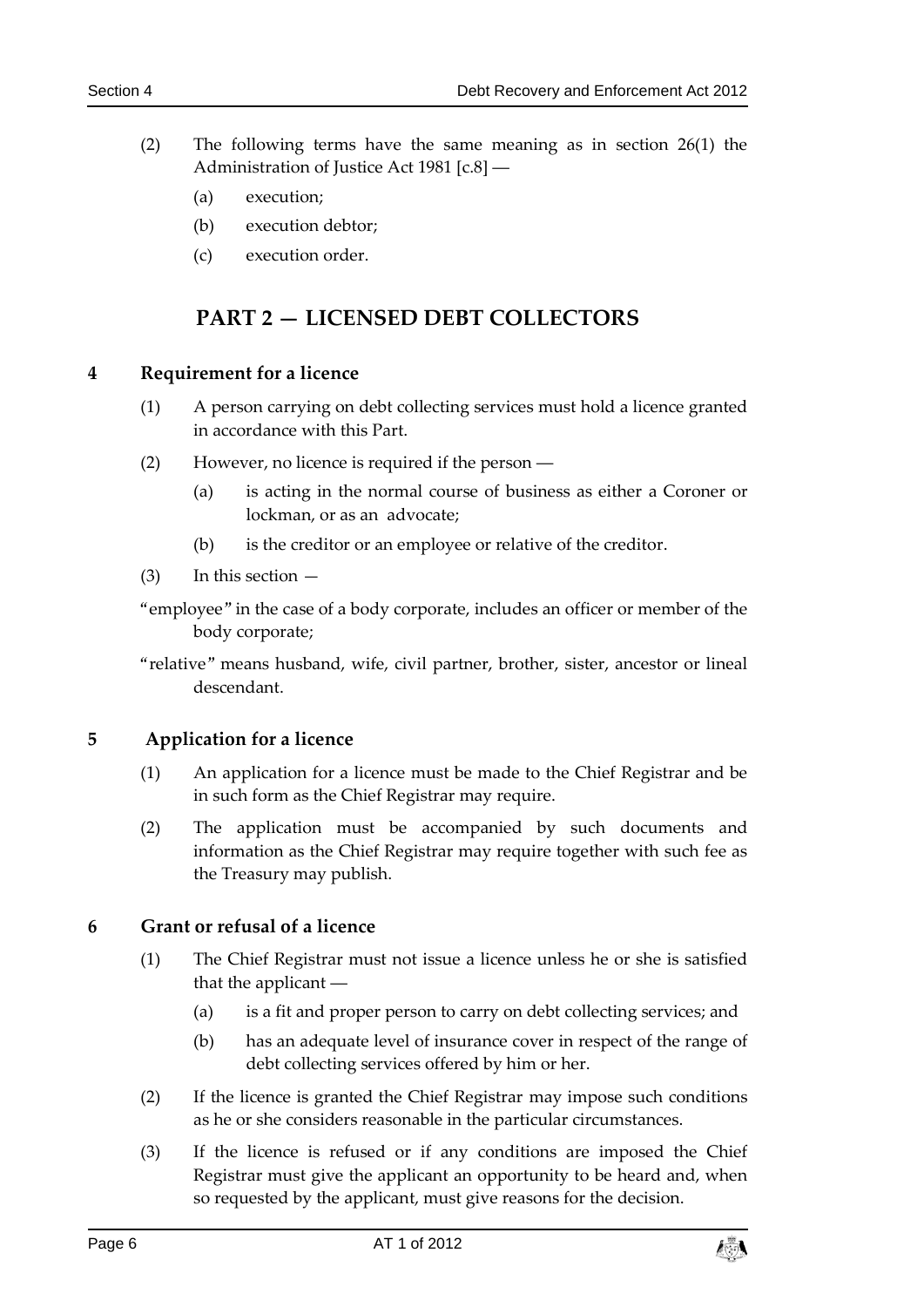- (4) The Chief Registrar, having given the licensed debt collector an opportunity to be heard, may at any time ―
	- (a) make a licence subject to conditions or, as the case requires, further conditions;
	- (b) suspend a licence;
	- (c) revoke a licence; or
	- (d) vary any condition to which a licence is subject,

and must give reasons for the decision.

(5) Where the Chief Registrar suspends a licence under subsection  $(4)(b)$ , he or she must review the suspension at intervals of not less than 6 months and once the licence has been suspended for 2 years it is treated as being revoked.

### <span id="page-6-0"></span>**7 Treasury guidance, code of practice, handling of monies and annual reports**

- (1) In discharging his or her functions under this Act the Chief Registrar must have regard to such guidance as the Treasury may publish as to the criteria to be applied in granting, suspending or revoking a licence, or imposing or varying the conditions of a licence.
- (2) The Treasury must publish a code of practice with respect to the conduct of licensed debt collectors and such code must be taken into account –
	- (a) by the Chief Registrar in deciding whether to suspend or revoke a licence, or vary its conditions;
	- (b) by a Judicial Officer in deciding whether or not to grant an application under section 12 or section 13.
- (3) The Treasury must make regulations about the retention and handling of monies received by licensed debt collectors and may provide for any breach of the regulations to be an offence punishable on summary conviction by a fine not exceeding £5,000.
- (4) The Chief Registrar shall each year publish a report on the enforcement of judgments by licensed debt collectors to be laid before Tynwald, and may require information to be provided by licensed debt collectors for the purposes of the report.

### <span id="page-6-1"></span>**8 Appeals**

A person aggrieved by a decision of the Chief Registrar under this Act may appeal to the Financial Services Tribunal as if the decision were a decision mentioned in section 32(3) of the *Financial Services Act 2008*.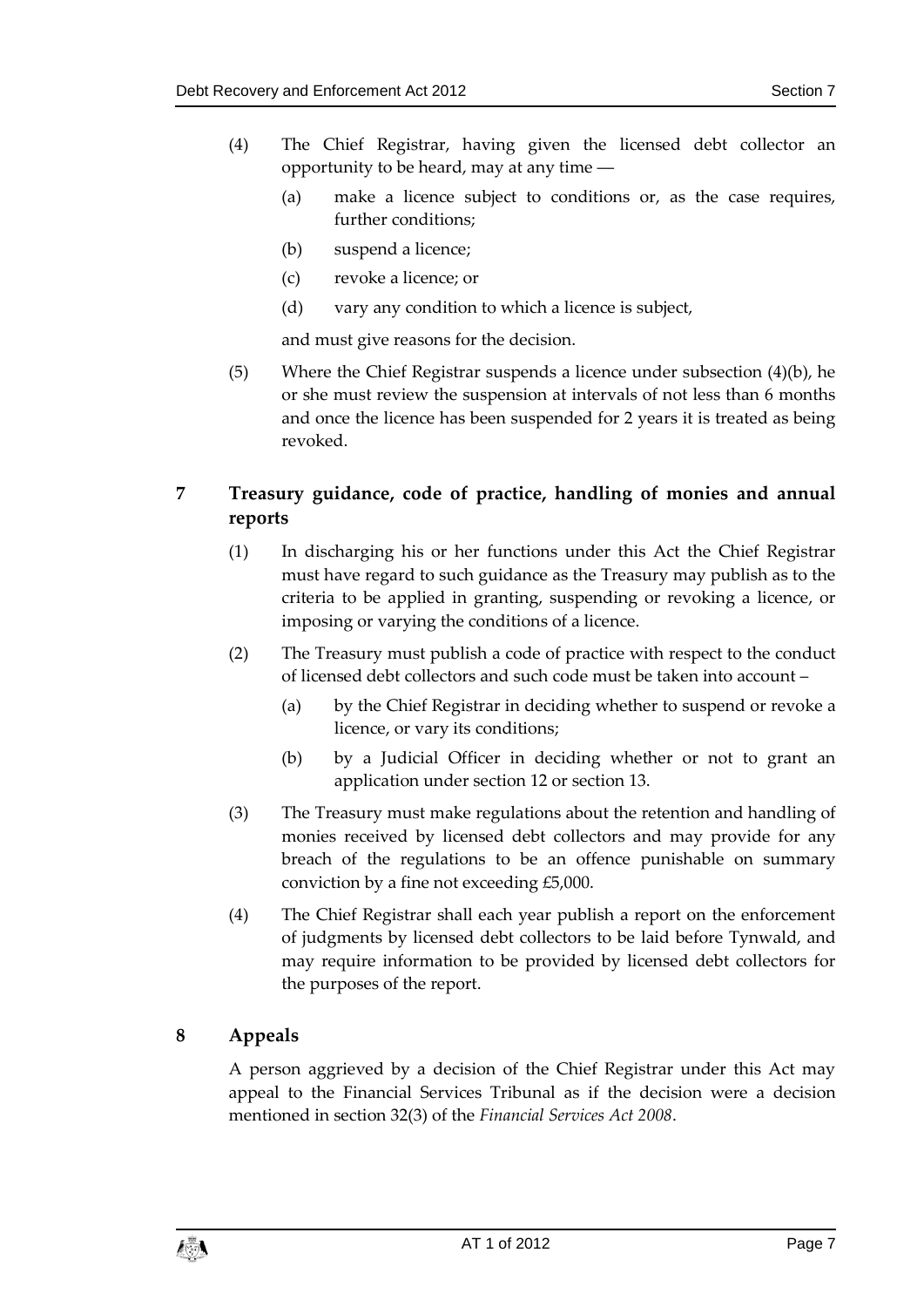### <span id="page-7-0"></span>**9 Fees**

- (1) The Treasury must publish the maximum fees that licensed debt collectors may charge in respect of debt collecting services in the following categories ―
	- (a) a fee payable by the creditor on engaging the licensed debt collector;
	- (b) a fee payable in connection with such services on the part of the licensed debt collector as may be specified;
	- (c) a fee based on such percentage of the debt to be recovered;
	- (d) an overall maximum fee that may be charged.
- (2) The published maximum fees may provide for different maxima in different circumstances or cases.
- (3) Licensed debt collectors may charge fees in any or all of the categories mentioned in subsection (1) and may provide for fees in any category to be alternative to fees in any other category depending on the circumstances.

# **PART 3 — ENFORCEMENT OF DEBTS**

### <span id="page-7-2"></span><span id="page-7-1"></span>**10 Powers to enforce executions**

- (1) A licensed debt collector has the power to enforce an execution, or any warrant expressed to be enforceable in the same manner as an execution, in accordance with this Act and to recover from the execution debtor –
	- (a) all sums due (including interest) and payable under the execution order;
	- (b) any further interest that a Coroner may have levied by virtue of section 9(5) of the *Administration of Justice Act 1981*;
	- (c) all fees which the licensed debt collector is entitled to charge by virtue of section 9 in connection with the enforcement together with any expenses reasonably incurred;
	- (d) any costs charged by virtue of regulations made under section 14(2) (costs on disposal).
- (2) However, an execution debtor may, within 7 days of the order for execution, apply to the Chief Registrar for an order that the debt may be paid by instalments and where the Chief Registrar makes such an order and the execution debtor makes payments as required by the order, this Part shall not apply in respect of that debt.
- (3) The Treasury may, by regulations, make additional provision about the enforcement of executions by licensed debt collectors.

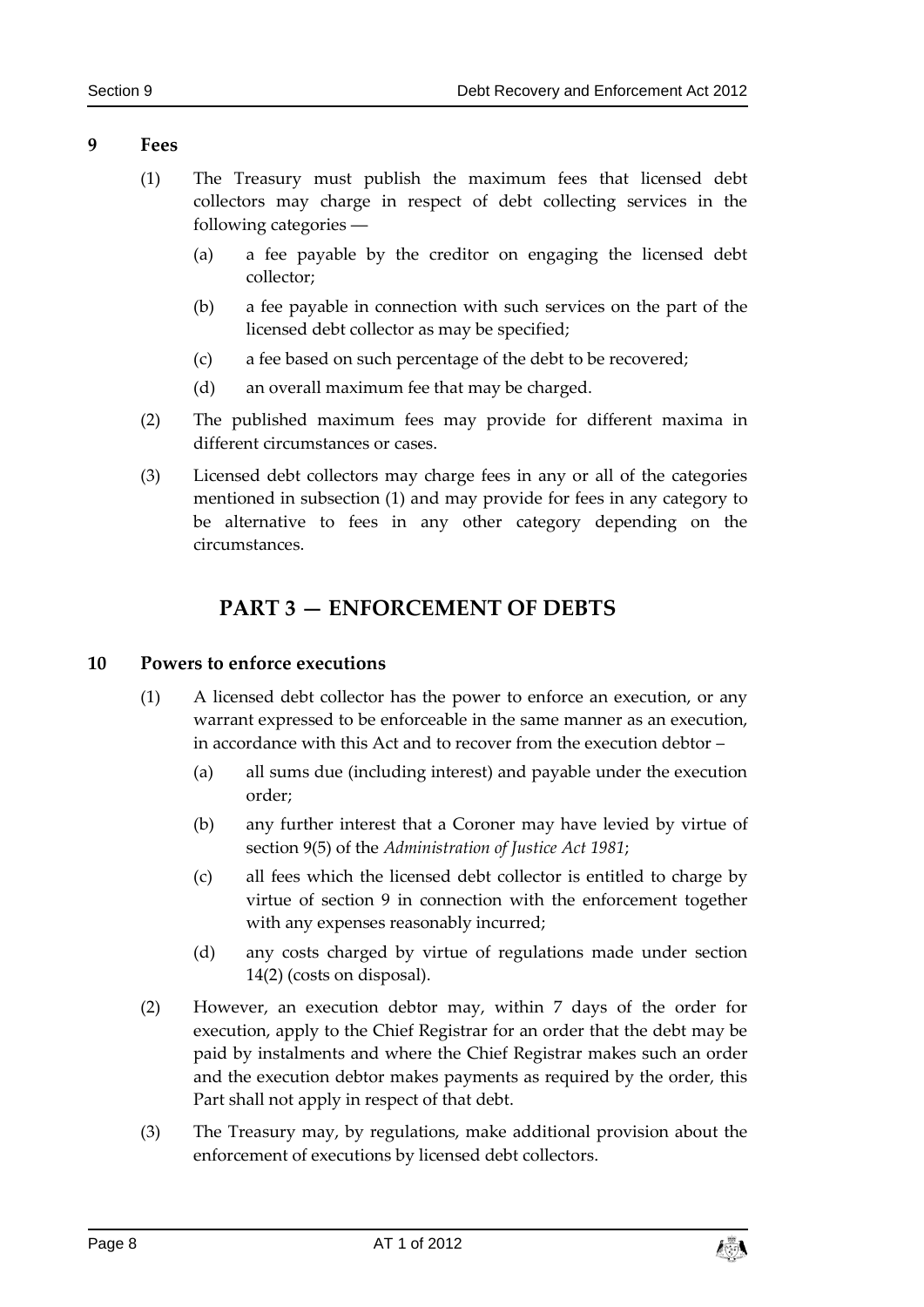### <span id="page-8-0"></span>**11 Powers in respect of fixed penalties for road traffic offences**

The Treasury may, by regulations, provide for licensed debt collectors to enforce a sum payable in default which has been certified under paragraph 10 of Schedule 5A (fixed penalties) to the *Road Traffic Regulation Act 1985* for enforcement against a defaulter.

### <span id="page-8-1"></span>**12 Creditors' assistance orders**

- (1) A Coroner or licensed debt collector may apply to a Judicial Officer for an order under this section (to be known as a "**creditors' assistance order**") for the purposes of ―
	- (a) obtaining information from a body specified in the application as to the whereabouts of an execution debtor;
	- (b) discovering, seizing and retaining the property which a deposittaking institution specified in the application holds on behalf of an execution debtor.
- (2) An application for a creditors' assistance order must be supported by an affidavit setting out the grounds for the application.
- (3) A creditors' assistance order may require ―
	- (a) the body concerned to disclose the last known address of the execution debtor;
	- (b) the deposit-taking institution concerned to disclose the property which the deposit-taking institution holds on behalf of an execution debtor and to produce all or some of that property to the Coroner or licensed debt collector.
- (4) The property produced by virtue of a creditors' assistance order must be the lowest amount the value of which, in the opinion of the deposittaking institution, meets the total amount recoverable from the execution debtor.
- (5) Before granting a creditors' assistance order, the Judicial Officer must be satisfied that the interests of justice in granting the order significantly outweigh any detriment that the execution debtor may suffer as a result of it.
- (6) A creditors' assistance order must not authorise the seizure and retention of items subject to legal professional privilege.
- (7) In this section "deposit-taking institution" means any person carrying on a business which is a deposit-taking business under the *Financial Services Act 2008* and includes a building society established under the *Industrial and Building Societies Act 1892* and a United Kingdom building society which is licensed to accept deposits under the *Financial Services Act 2008*.
- (8) This section does not limit the powers of a Coroner under any other enactment.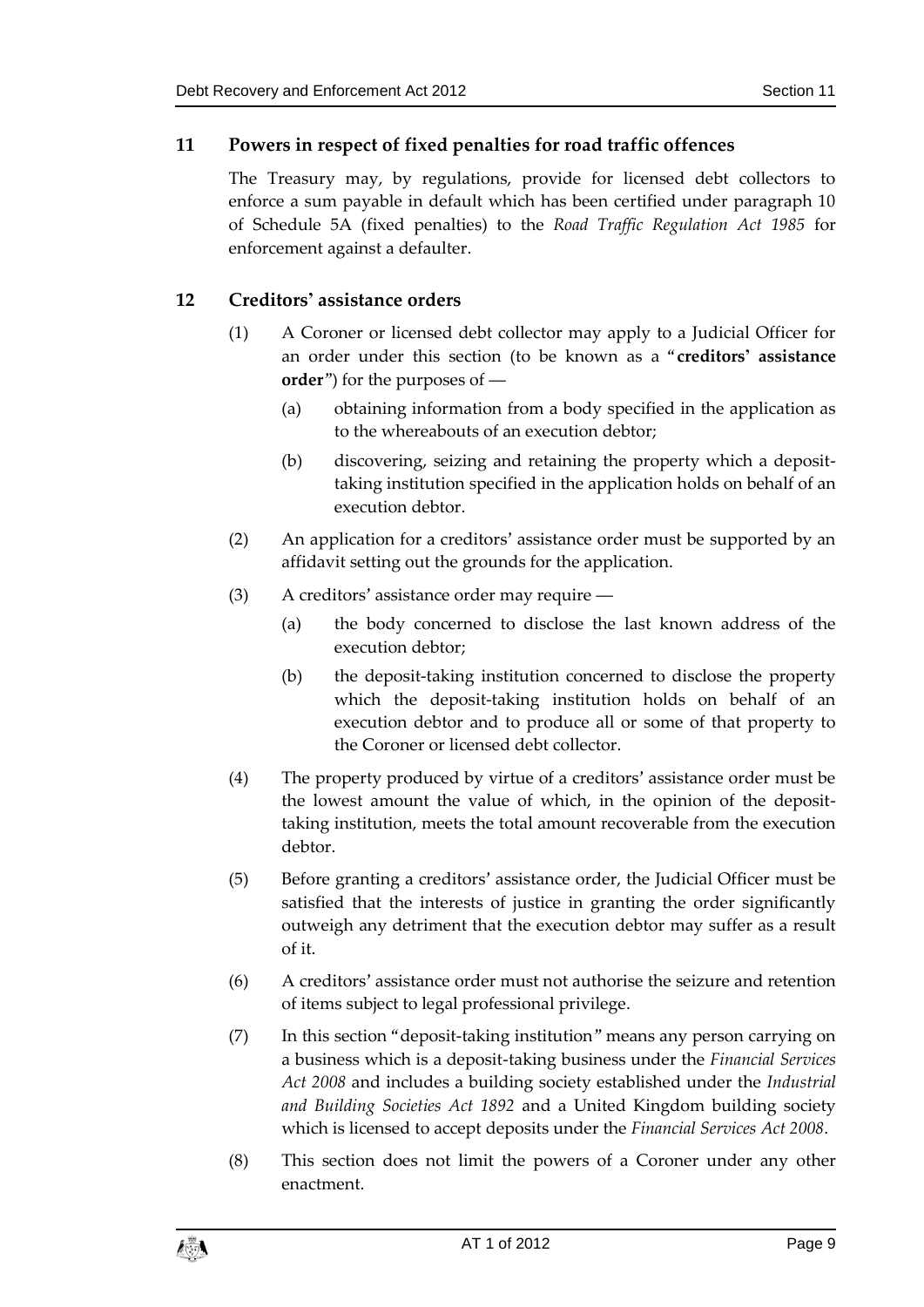### <span id="page-9-0"></span>**13 Powers to enter, search and seize, etc**

- (1) A licensed debt collector may apply to a Judicial Officer for the issue of a warrant under this section for the purposes of enforcing an execution order.
- (2) An application for a warrant under this section must be supported by an affidavit setting out the grounds for the application.
- (3) A warrant under this section may authorise the licensed debt collector at any reasonable hour ―
	- (a) to enter such premises as are specified in the warrant, using, if necessary, reasonable force;
	- (b) to search those premises for property belonging to the execution debtor; and
	- (c) to seize and retain any property belonging to the execution debtor.
- (4) The property seized and retained by virtue of a warrant under this section must be the lowest amount the value of which, in the opinion of the licensed debt collector, meets the total amount recoverable from the execution debtor.
- (5) Before issuing a warrant under this section, the Judicial Officer must be satisfied that the interests of justice in issuing it significantly outweigh any detriment that the execution debtor may suffer as a result of it.
- (6) A warrant under this section must not authorise the seizure and retention of items subject to legal professional privilege.
- (7) No property mentioned in paragraph 2 of Schedule 1 to the *Administration of Justice Act 1981* may be seized and retained by virtue of a warrant under this section.

### <span id="page-9-1"></span>**14 Disposal orders**

- $(1)$  Where
	- (a) a deposit-taking institution has produced property to a licensed debt collector under section 12(3)(b); or
	- (b) a licensed debt collector has seized and retained property by virtue of a warrant issued under section 13,

the licensed debt collector may apply to a Judicial Officer for an order (to be known as a "**disposal order**") to enable him or her to dispose of the property in full or part satisfaction of the amount recoverable from the execution debtor.

(2) The Treasury must make regulations providing for the method by which property which is the subject of a disposal order may be disposed of, for an independent valuation of the property to be provided in appropriate

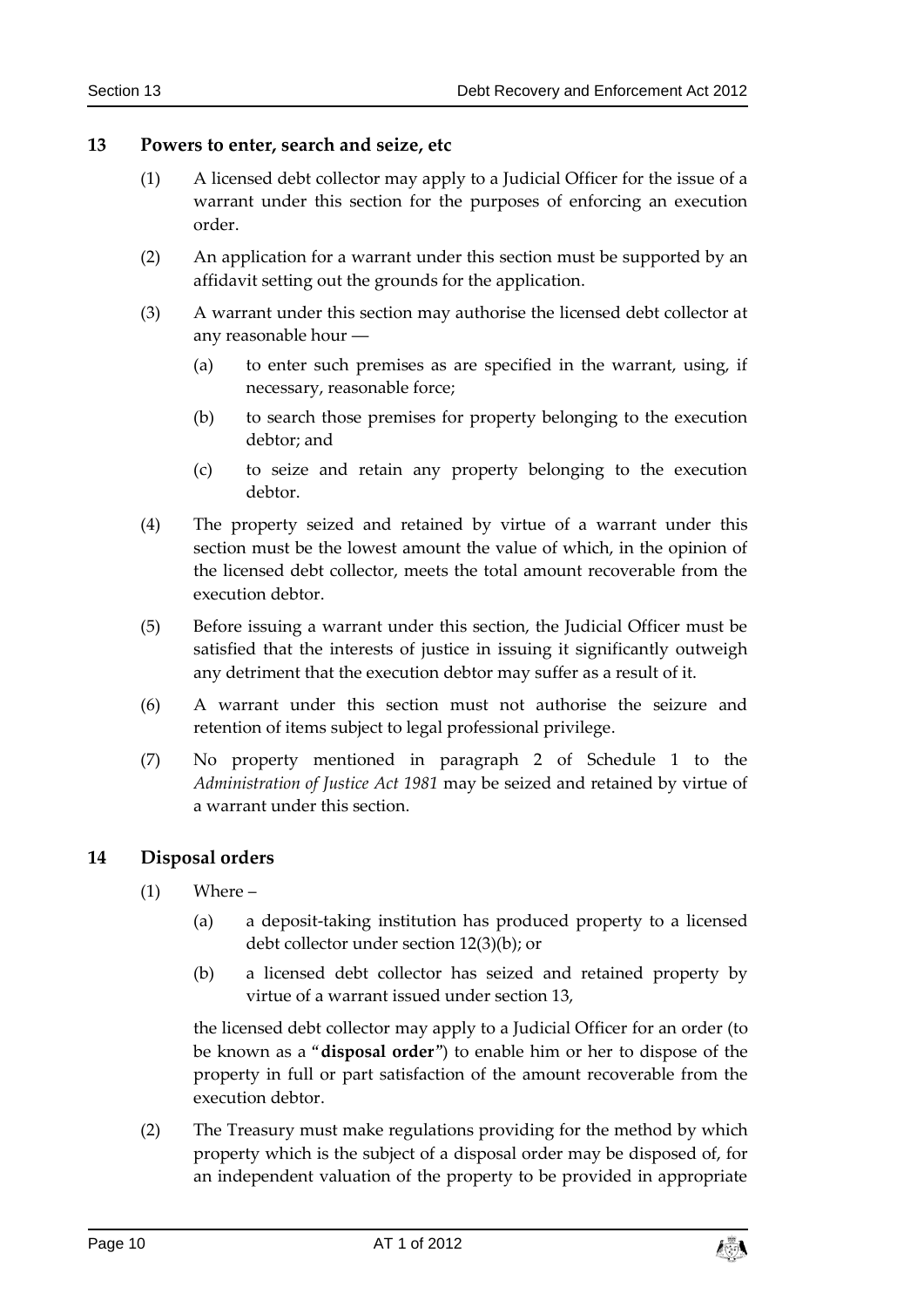circumstances and for the costs that may be charged in respect of the disposal to be prescribed in or in accordance with the regulations.

(3) The balance of any monies after payment of debts and any charges authorised by this Act is the property of the execution debtor.

### <span id="page-10-0"></span>**15 Priority of debts**

The Judgments Register established and maintained by the Chief Registrar under section 15 of the *Administration of Justice Act 1981* must, where appropriate, indicate the priority of debts in accordance with the *Debtors Act 1820* and the *Preferential Payments Act 1908*.

## **PART 4 — OFFENCES**

### <span id="page-10-2"></span><span id="page-10-1"></span>**16 Unlicensed debt collecting**

A person who carries on debt collecting services in contravention of section 4 is guilty of an offence.

### <span id="page-10-3"></span>**17 Obstruction or impersonation of licensed debt collector**

A person who ―

- (a) wilfully obstructs or impedes a licensed debt collector in the performance of his or her duties; or
- (b) with the intent to deceive, impersonates a licensed debt collector,

is guilty of an offence.

### <span id="page-10-4"></span>**18 Penalties and supplementary provisions**

- (1) A person who commits an offence under this Act is liable ―
	- (a) on conviction on information, to custody for not more than 2 years, a fine, or both;
	- (b) on summary conviction, to custody for not more than 6 months, a fine not exceeding £5,000, or both.
- (2) If an offence under this Act committed by a body corporate is proved to have been committed with the consent or connivance of, or to be attributable to neglect on the part of, a director, manager, secretary or other similar officer of the b ody corporate or a person who was purporting to act in such a capacity, that person, as well as the body corporate, is guilty of the offence and liable to be proceeded against and punished accordingly.
- (3) If the affairs of a body corporate are managed by its members, subsection (2) applies in relation to the acts and defaults of a member in connection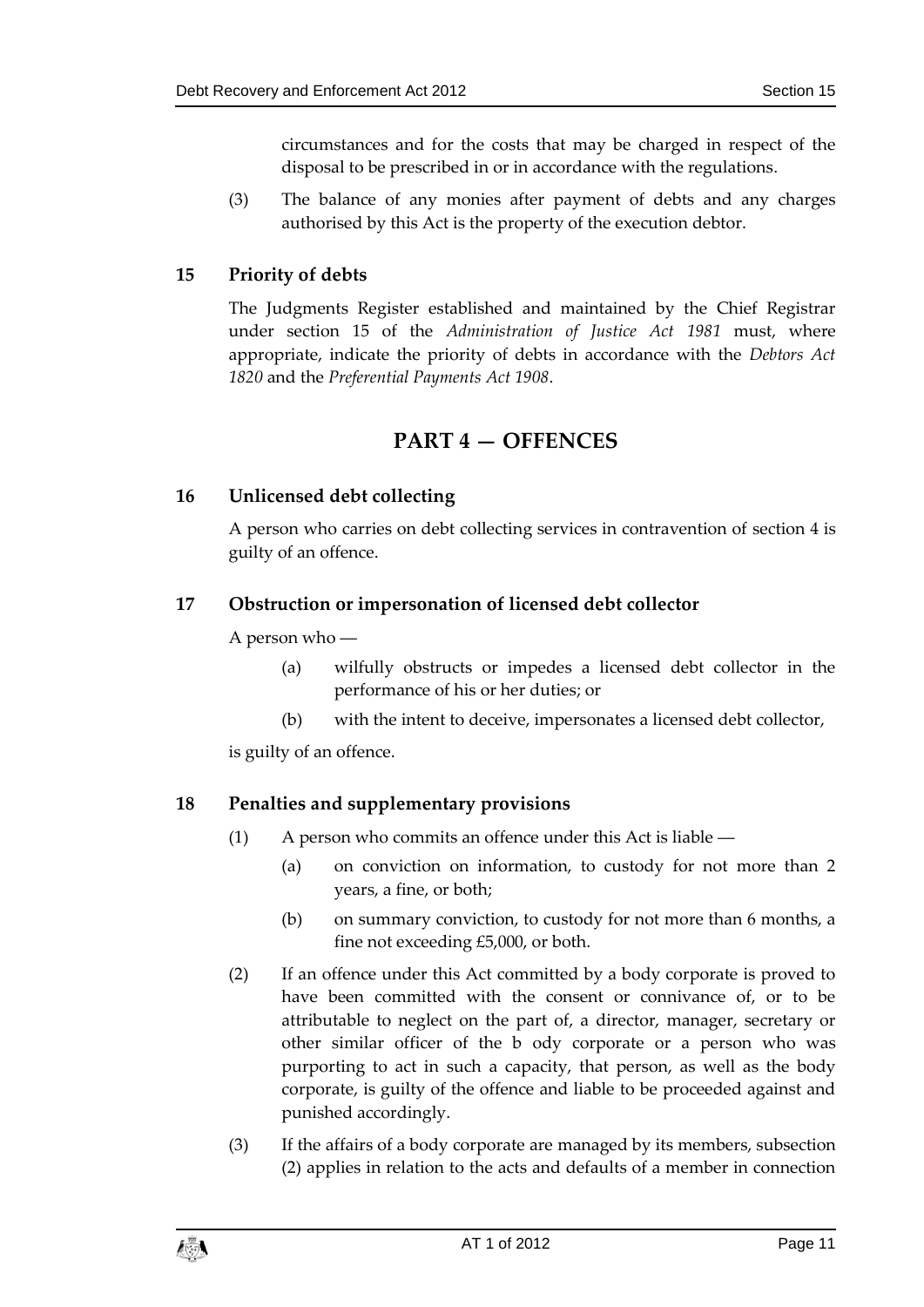with his or her functions of management as if that person were a director of the body corporate.

# **PART 5 — CLOSING PROVISIONS**

### <span id="page-11-1"></span><span id="page-11-0"></span>**19 Transfer of functions**

- (1) Schedule 2 to the *Government Departments Act 1987* applies to the functions of the Chief Registrar under this Act as it applies to a Department, so as to enable the transfer of those functions to any Department, Statutory Board or other person or body as an order made under that Schedule may specify.
- (2) Accordingly, references in that Schedule to a Department shall be construed as including a reference to such a person or body.

### <span id="page-11-2"></span>**20 Tynwald procedure**

Regulations made under this Act must be laid before Tynwald.

### <span id="page-11-3"></span>**21 Transitional provision**

Any person carrying on debt collecting services on the commencement of section 16 are treated as holding a licence for 12 months from the date of such commencement (subject to section 6(4)).

### <span id="page-11-4"></span>**22 Amendment of Landlord and Tenant Act 1954**

After section 16 of the *Landlord and Tenant Act 1954* insert —

# **«16ASupplementary power of High Court**

When making an order for the recovery of possession of any property the High Court may, if it thinks fit, provide that the order shall be enforced by a licensed debt collector within the meaning of section 3 of the *Debt Recovery and Enforcement Act 2012*.».

### <span id="page-11-5"></span>**23 Amendment of Money Lenders Act 1991**

Section 7(3) of the *Money Lenders Act 1991* is repealed.

### <span id="page-11-6"></span>**24 Amendment of High Court Act 1991**

After section 46(4) of the *High Court Act 1991* add ―

 $\bullet$  (5) This section does not limit the power of a licensed debt collector within the meaning of the *Debt Recovery and Enforcement Act 2012*, when enforcing an execution, to seize and retain money which is due to the execution debtor. $\mathbf{E}$ .